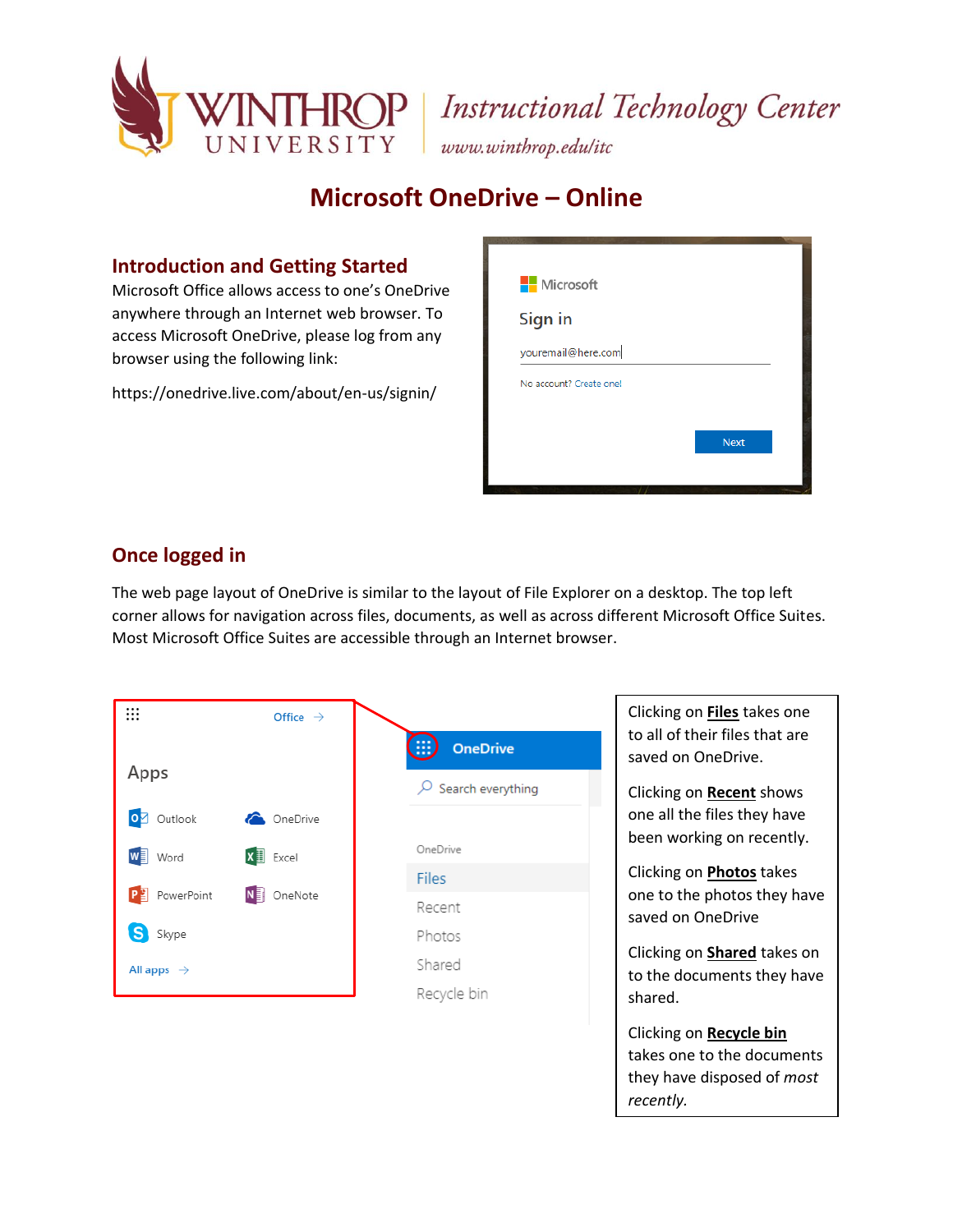

# HROP | Instructional Technology Center

www.winthrop.edulitc

The web page of OneDrive also allows for quick access and management of documents by allowing for the middle section of the page to contain current folders/documents as well as a tool to create new documents or upload current documents to the OneDrive.



Whenever one wants to upload a document from their computer to OneDrive, they simply need to select **Files**  (uploading a few files) or **Folder** (uploading an entire folder of files), and this will open a separate window for the user to use File Explorer to search for the document on their computer and then upload to OneDrive.

 $\vee$  Devices and drives (2)

 $\rightarrow$   $\rightarrow$  Downloads

new window, leaving a tab open to OneDrive and a new tab open to the new project.